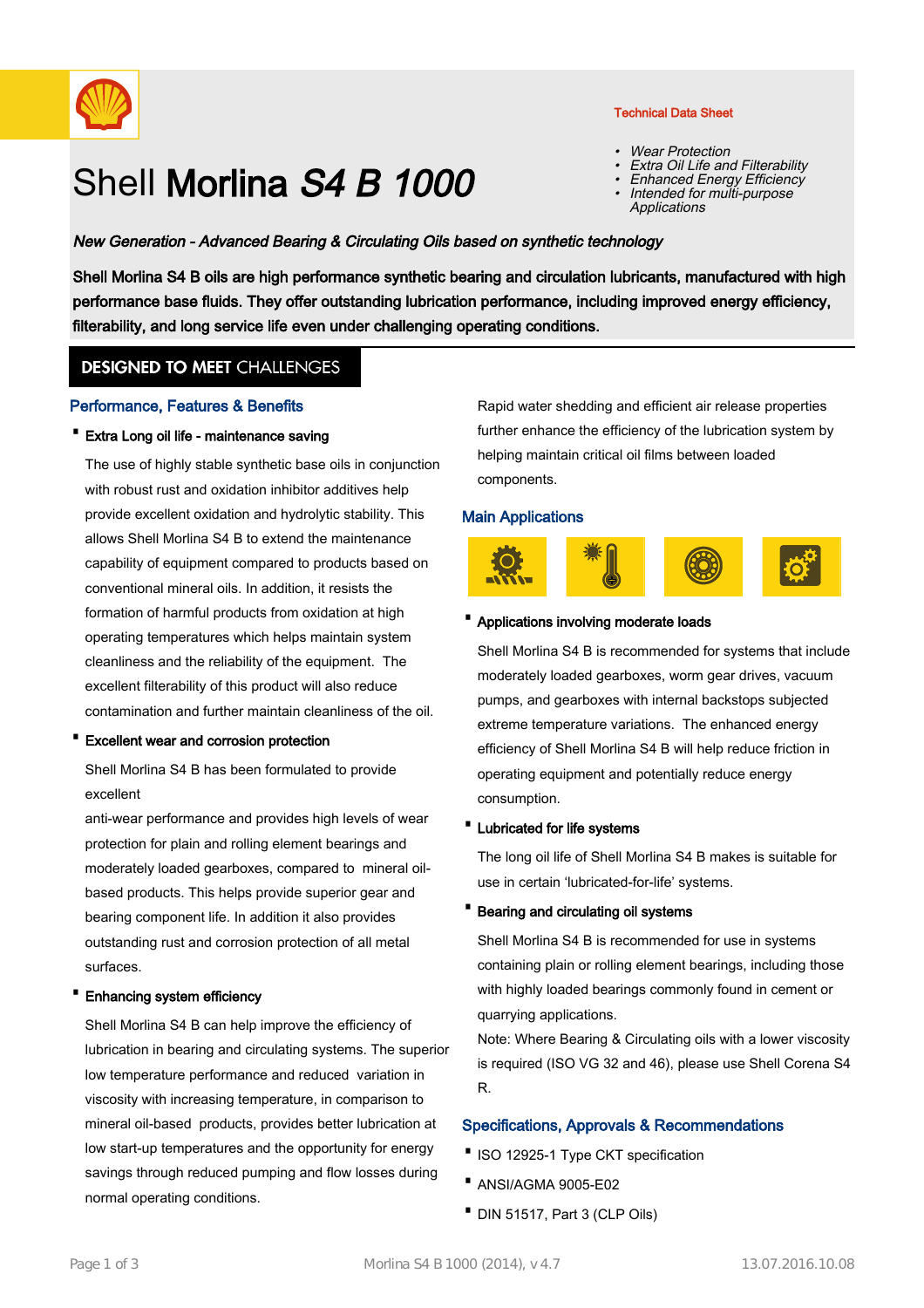• Siemens/VAI 'Morgan "Morgoil<sup>®</sup>' Lubricant Spec. New Oil (Rev. 1.1)'

For a full listing of equipment approvals and recommendations, please consult your local Shell Technical Helpdesk.

## Compatibility & Miscibility

# · Seal & Paint Compatibility

Shell Morlina S4 B is compatible with all seal materials and paints normally specified for use with mineral and most synthetic oils.

### Typical Physical Characteristics

#### · Change-over Procedure

Shell Morlina S4 B is compatible with petroleum mineral oils and no special change-over procedure is necessary. However, to realise the full benefits, it should not be mixed with other oils.

It is also advisable to ensure that oil systems are clean and free from contamination to optimise potential service life.

| <b>Properties</b>                    |                 |                               | <b>Method</b>                  | <b>Shell Morlina S4 B</b> |
|--------------------------------------|-----------------|-------------------------------|--------------------------------|---------------------------|
| <b>Viscosity Grade</b>               |                 |                               | <b>ISO 3488</b>                | 1000                      |
| <b>Kinematic Viscosity</b>           | $@40^{\circ}$ C | mm <sup>2</sup> /s            | <b>ISO 3104</b>                | 1000                      |
| <b>Kinematic Viscosity</b>           | @100°C          | mm <sup>2</sup> /s            | <b>ISO 3104</b>                | 88                        |
| <b>Viscosity Index (VI)</b>          |                 |                               | <b>ISO 2909</b>                | 170                       |
| Flash Point (COC)                    |                 | $^{\circ}C$                   | <b>ISO 2592</b>                | 277                       |
| <b>Pour Point</b>                    |                 | $^0C$                         | <b>ISO 3016</b>                | $-33$                     |
| <b>Density</b>                       | $@15^{\circ}$ C | kg/m <sup>3</sup>             | <b>ISO 12185</b>               | 870                       |
| <b>Water Seperability</b>            | @82°C           | minutes                       | ASTM D1401                     | 45                        |
| Foam Test, Seq II                    |                 | ml foam ' $@0/10$<br>mins     | <b>ASTM D892</b>               | 10/0                      |
| <b>Oxidation Control Test: RPVOT</b> |                 | minutes<br>minimum            | ASTM D2272                     | 1750                      |
| <b>Oxidation Control Test: TOST</b>  |                 | hours minimum                 | <b>ASTM D943</b>               | 5000                      |
| <b>FZG Load Carrying Test</b>        |                 | failure load<br>stage minimum | <b>DIN 51354-2</b><br>A/8.3/90 | 12                        |

These characteristics are typical of current production. Whilst future production will conform to Shell's specification, variations in these characteristics may occur.

# Health, Safety & Environment

#### · Health & Safety

Guidance on Health and Safety is available on the appropriate Material Safety Data Sheet, which can be obtained from http://www.epc.shell.com/

#### · Protect the Environment

Take used oil to an authorised collection point. Do not discharge into drains, soil or water.

#### Additional Information

#### · Advice

Advice on applications not covered here may be obtained from your Shell representative.